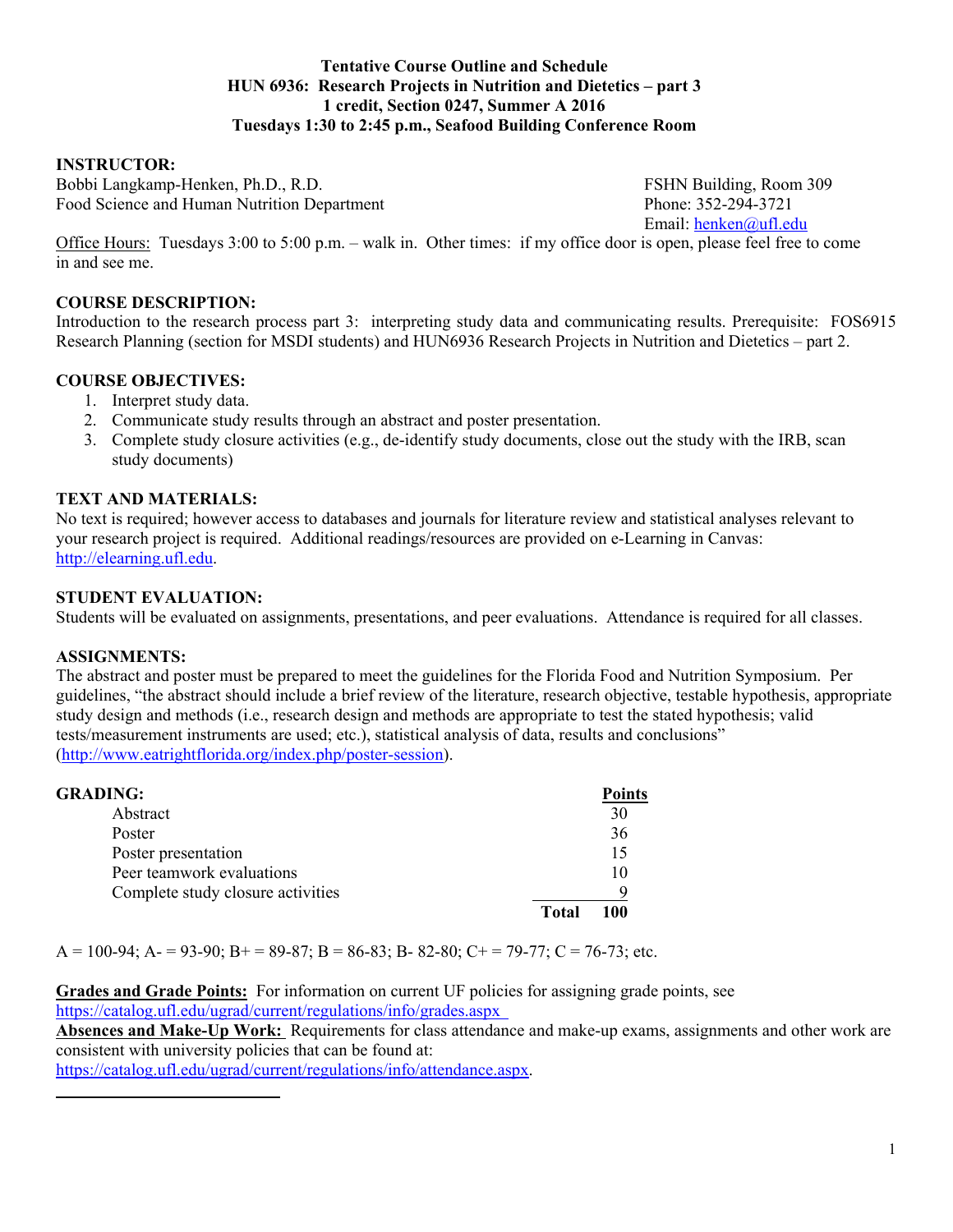# **Tentative Course Schedule**

| <b>DATE</b> |    | <b>TOPIC</b>                                                             |
|-------------|----|--------------------------------------------------------------------------|
| May         | 10 | Review course syllabus and begin interpreting study results              |
|             |    | Add results, summary and conclusion to your poster and email to Dr. H by |
|             |    | 5/15/16                                                                  |
|             | 17 | Discuss results and conclusion and begin writing abstract                |
|             |    | Email draft of abstract to Dr. H by 5/22/16.                             |
|             | 24 | Discuss abstract                                                         |
|             |    | Email final version of abstract to Dr. H by 5/29/16                      |
|             | 31 | Finalize abstract                                                        |
|             |    | DUE TO FANS FRIDAY, JUNE 3rd                                             |
|             |    | Email draft of poster to Dr. H by 6/5/16                                 |
| June        |    | Discuss poster                                                           |
|             | 14 | Poster presentation to faculty and graduate students                     |
|             |    |                                                                          |

# **GRADING RUBRICS:**

**Abstract:** You will receive the full 30 points if the abstract meets the guidelines for the Florida Food and Nutrition Symposium (http://www.eatrightflorida.org/index.php/poster-session).

|                                                                                                                                                                                                                                                                                                                                                                                                                                                                                                                                                                                                                                                                                                                                                                                                                                                                                                                                                                                                     | <b>Points</b> |
|-----------------------------------------------------------------------------------------------------------------------------------------------------------------------------------------------------------------------------------------------------------------------------------------------------------------------------------------------------------------------------------------------------------------------------------------------------------------------------------------------------------------------------------------------------------------------------------------------------------------------------------------------------------------------------------------------------------------------------------------------------------------------------------------------------------------------------------------------------------------------------------------------------------------------------------------------------------------------------------------------------|---------------|
| 1. A brief review of the literature is provided                                                                                                                                                                                                                                                                                                                                                                                                                                                                                                                                                                                                                                                                                                                                                                                                                                                                                                                                                     |               |
| 2. Research objectives or a testable hypothesis are outlined.                                                                                                                                                                                                                                                                                                                                                                                                                                                                                                                                                                                                                                                                                                                                                                                                                                                                                                                                       | 5             |
| 3. Appropriate study design and methods are discussed. (Human studies must state IRB approved.)                                                                                                                                                                                                                                                                                                                                                                                                                                                                                                                                                                                                                                                                                                                                                                                                                                                                                                     | 5             |
| 4. Results are presented and analyzed appropriately.                                                                                                                                                                                                                                                                                                                                                                                                                                                                                                                                                                                                                                                                                                                                                                                                                                                                                                                                                | 5             |
| 5. Conclusions address research objectives.                                                                                                                                                                                                                                                                                                                                                                                                                                                                                                                                                                                                                                                                                                                                                                                                                                                                                                                                                         | 5             |
| 6. The abstract is well written and meets all of the specified requirements<br>Include the title, author(s), degrees of authors, and institutions(s)/organization(s) where the<br>$\bullet$<br>project was completed, city and state. (Do not include street address or zip code.)<br>Limit the abstract (excluding title, authors, degrees/credentials of authors,<br>$\bullet$<br>institutions(s)/organization(s) where the project was completed, city and state) to a maximum<br>of 350 words.<br><b>Do not</b> include subtitles (i.e., introduction, objective, methods, etc.) within the body of the<br>$\bullet$<br>abstract.<br>Terms that are abbreviated should be spelled out at first mention, followed by the abbreviation<br>$\bullet$<br>in parentheses.<br>Submissions must be submitted online as a Word file (12 pt font). The submission must be<br>$\bullet$<br>submitted online or postmarked on or before midnight, May 20, 2016. We have an extension<br>until June $3rd$ . | 5             |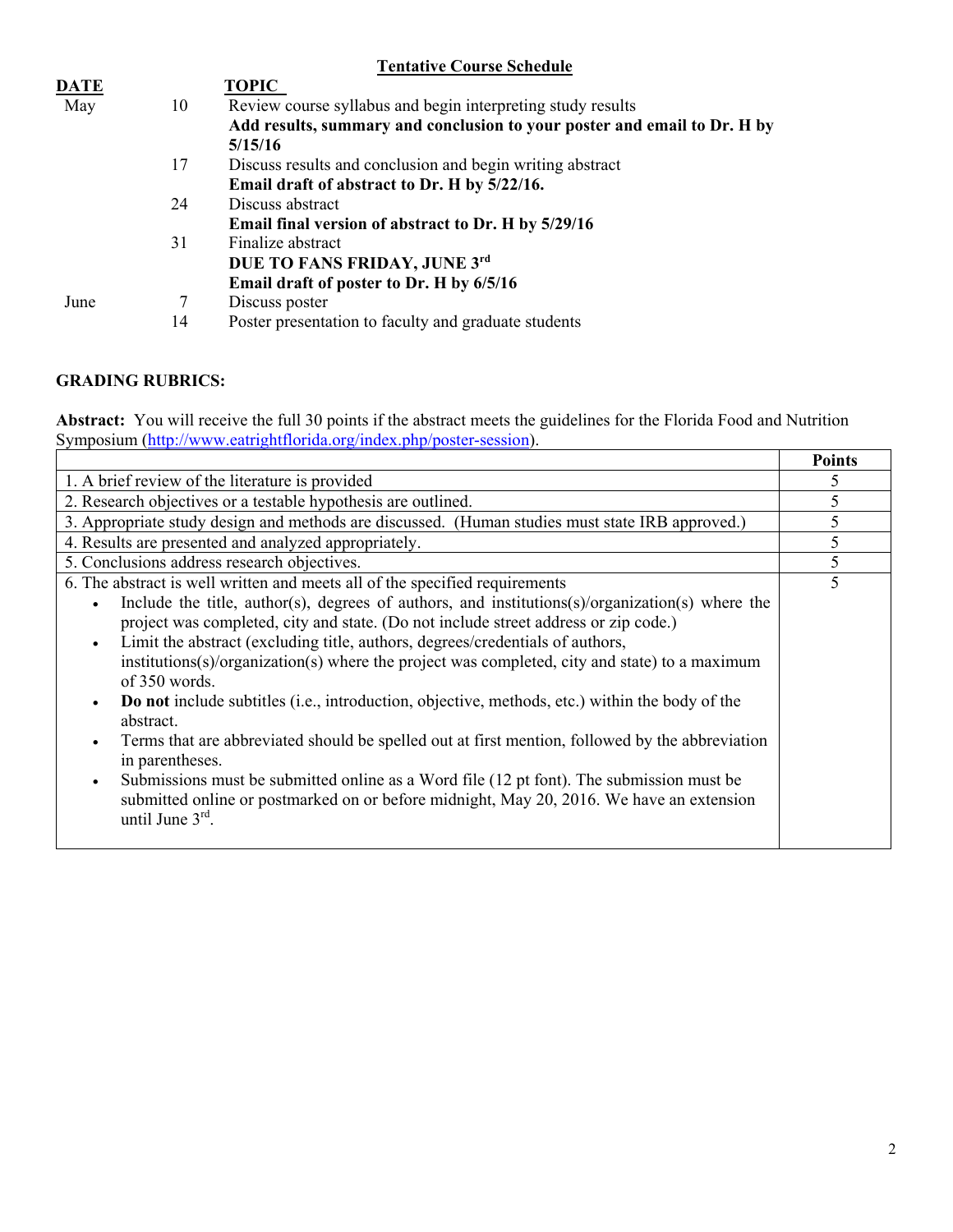Poster: You will receive the full 36 points if the poster meets the guidelines for the Florida Food and Nutrition Symposium (http://www.eatrightflorida.org/index.php/poster-session) and University of Florida Academic Technology tips (https://print.at.ufl.edu/computing-lab-services/print-and-plot-tips-and-requirements/).

|                                                                                                               | <b>Points</b> |
|---------------------------------------------------------------------------------------------------------------|---------------|
| 1. The poster is well written and designed and meets all of the specified requirements of the Florida         | 18            |
| FANS.                                                                                                         |               |
| Posters should be designed to fit on a corkboard that is approximately 4' x 8'.<br>$\bullet$                  |               |
| 2. The poster meets the general guidelines from UF Academic Technology.                                       | 18            |
| Use a template so that your poster fits the printer size. Templates can be found at<br>$\bullet$              |               |
| https://print.at.ufl.edu/computing-lab-services/poster-samples-templates/.                                    |               |
| Please do not create posters with a solid color background. This wastes ink, and causes drying<br>$\bullet$   |               |
| issues. If a poster is submitted with a solid background, we will ask you to remove the                       |               |
| background and resubmit it.                                                                                   |               |
| Types of applications supported for plots are: PowerPoint, Adobe Acrobat Professional,<br>$\bullet$           |               |
| Photoshop, Illustrator, and IrfanView.                                                                        |               |
| Types of files supported for plots are: Any of the file types supported by the application list.<br>$\bullet$ |               |
| Preferred formats are .JPG, .GIF, .PDF, .PNG, .PPT, PPTX.                                                     |               |
| Font size for poster titles usually range between 60-77 point font. Text usually ranges from 24-<br>$\bullet$ |               |
| 36 point font.                                                                                                |               |
| When copying text from another program or file, be sure to copy the text into a text box. This<br>$\bullet$   |               |
| will simplify the process of manipulating the text size and font once it is placed in the poster.             |               |
| Copying and pasting text directly into the poster (without a textbox) is similar to copying an                |               |
| image into a poster. You will be unable to change the font type and can only change the size by               |               |
| resizing the box.                                                                                             |               |
| Avoid using small images (web images that are 72dpi) in large posters. They will blow up<br>$\bullet$         |               |
| to be very pixilated and won't look crisp.                                                                    |               |

# **Poster presentation**: You will receive the full 15 points if

|                                                       | Points |
|-------------------------------------------------------|--------|
| 1. You are professional in appearance and manner.     |        |
| 2. You are knowledgeable on all aspects of the study. |        |
| 3. You take an active role in the presentation.       |        |

**Peer teamwork evaluations:** Your grade will be determined by your peers (i.e., the average score from your peers) and scored as follows:

| Peer being evaluated:                                                                   | <b>Possible</b> | <b>Assigned</b> |
|-----------------------------------------------------------------------------------------|-----------------|-----------------|
| (initials)<br>by:                                                                       | <b>Points</b>   | <b>Points</b>   |
| <b>Communication</b> – communicates effectively and in a timely manner                  | 2               |                 |
| $(0=$ not effective or timely, 2=very effective or timely)                              |                 |                 |
| Attendance – has attended all planning and preparation meetings and has been            |                 |                 |
| on time                                                                                 | 2               |                 |
| $(0=$ very poor attendance and always late, 2=great attendance and on time)             |                 |                 |
| <b>Responsibility</b> – has assumed equal responsibility for their share of the project |                 |                 |
| (0=others have had to assume these responsibilities, 4=completed their share of         | 4               |                 |
| the responsibilities)                                                                   |                 |                 |
| Attitude – has maintained a positive attitude during the project                        | 2               |                 |
| $(0=$ very poor attitude, $2=$ very positive attitude)                                  |                 |                 |
| <b>Total</b>                                                                            | 10              |                 |
| <b>Comments</b>                                                                         |                 |                 |